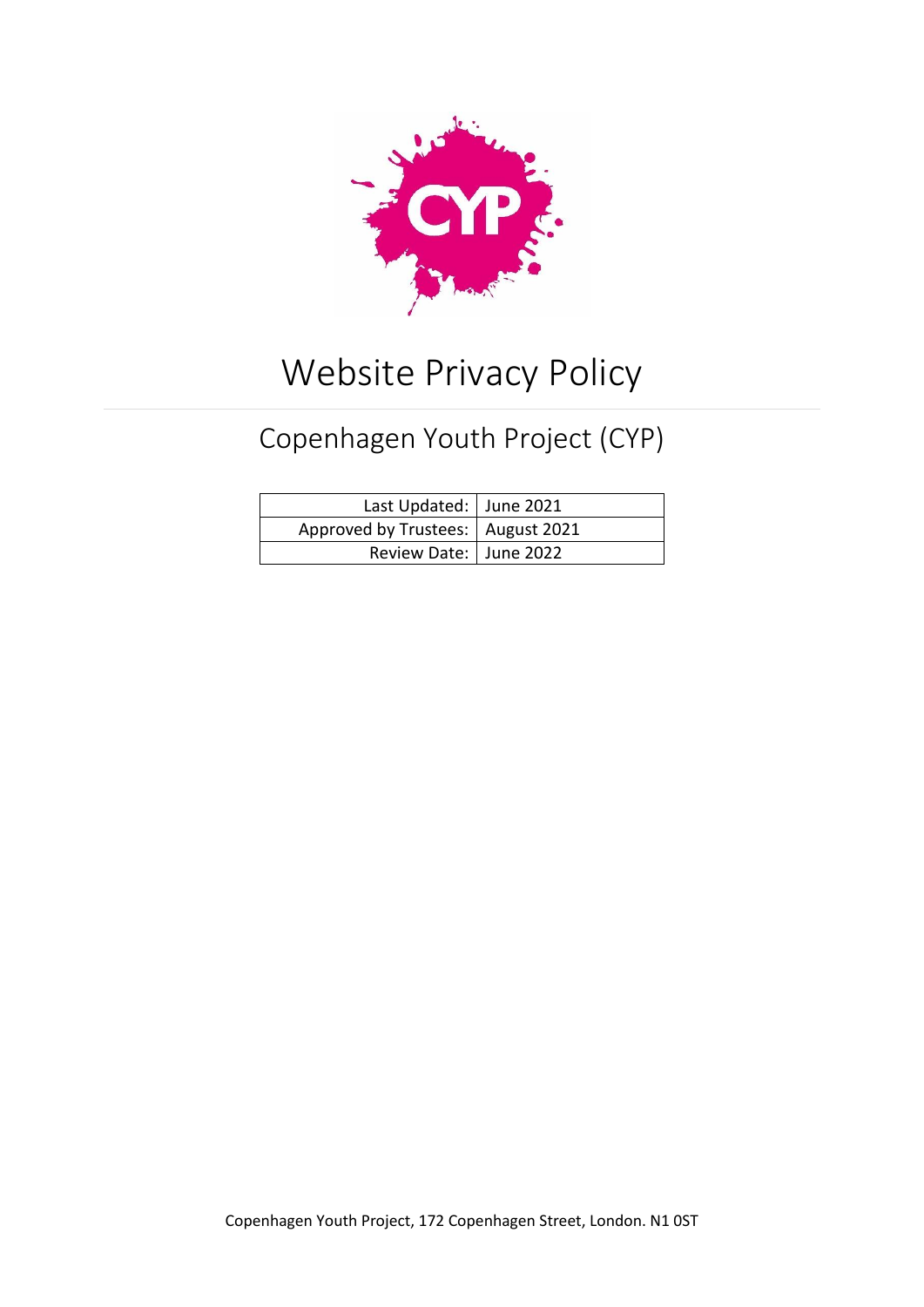## Terms of Use and Privacy Policy

This Privacy Policy governs the manner in which Copenhagen Youth Project (CYP) collects, uses, maintains and discloses information collected from users (each, a "User") of the www.Cyproject.org website ("Site"). This privacy policy applies to the Site and all products and services offered by CYP.

## Personal identification information

We may collect personal identification information from Users in a variety of ways, including, but not limited to, when Users visit our site, subscribe to the newsletter, respond to a survey, fill out a form, and in connection with other activities, services, features or resources we may make available on our Site. Users may be asked for, as appropriate, name, email address, mailing address, phone number. Users may, however, visit our Site anonymously. We will collect personal identification information from Users only if they voluntarily submit such information to us. Users can always refuse to supply personal identification information, except that it may prevent them from engaging in certain Site related activities.

# Non-personal identification information

We may collect non-personal identification information about Users whenever they interact with our Site. Non-personal identification information may include the browser name, the type of computer and technical information about Users' means of connection to our Site, such as the operating system and the Internet service providers utilized and other similar information.

# Google Analytics

CYP uses Google Analytics, a web analytics service that tracks and reports traffic to our website. Google Analytics collects and stores cookies in order to identify your browser or device. These cookies provide information about how visitors use our site, which we can then use to compile reports and to help us improve our service. Google classifies the cookies and data collected as confidential information so they are passed to CYP anonymously.

The data we use to improve our services includes the number of visitors to the site, general location of visitors such as city, where visitors have come to the site from, the pages they visited and the duration of the session. Please see www.google.com/policies/privacy/partners/ for more information about how Google stores and uses your data.

#### How we use collected information

CYP may collect and use Users' personal information for the following purposes:

- To improve customer service Information you provide helps us respond to your customer service requests and support needs more efficiently.
- To personalize user experience We may use information in the aggregate to understand how our Users as a group use the services and resources provided on our Site.
- To improve our Site We may use feedback you provide to improve our products and services.
- To run a promotion, contest, survey or other Site feature To send Users information they agreed to receive about topics we think will be of interest to them.
- To send periodic emails If a User decides to opt-in to our mailing list, they will receive emails that may include charity news, updates, related product or service information, etc. If at any time the User would like to unsubscribe from receiving future emails, we